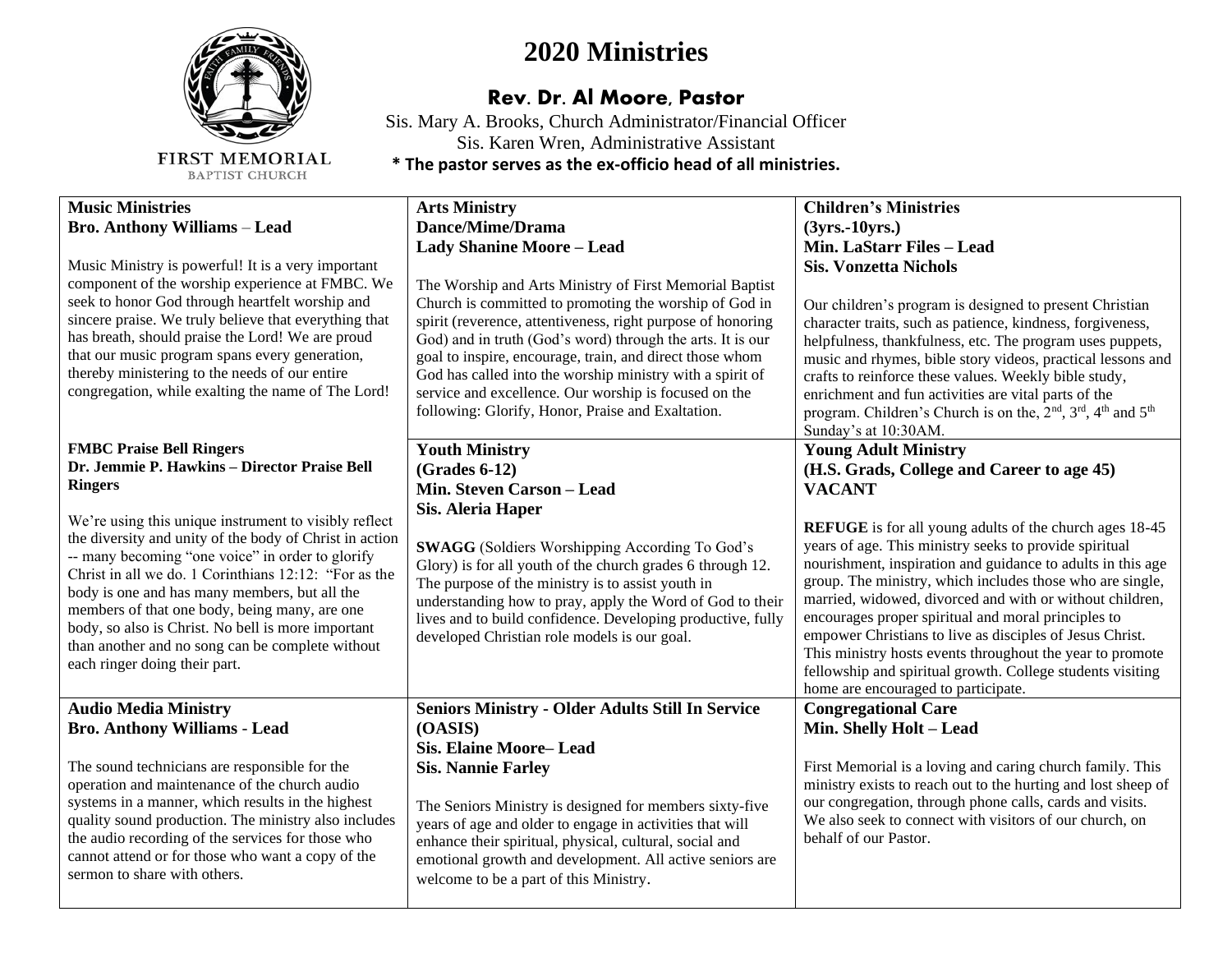| <b>Multimedia Ministry:</b><br><b>Social Media/Website/Onsite Visual</b><br><b>Bro. Anthony Williams - Lead</b><br><b>Sis. Ovetus McMillian</b><br>Sis. Erika McMillian<br><b>Bro. Julius Arrington</b><br><b>Sis. Aleria Harper</b><br><b>Min. LaStarr Files</b><br>The purpose of this team is to enhance the ministry<br>of our church through multimedia. Multimedia<br>includes the use of sound, video, and interactive<br>visual displays to enhance our ministry goals. This<br>ministry also maintains our website and social media<br>intersections.                                                                                                                                                                      | <b>Women's Ministry - GLOW</b><br><b>Lady Shanine Moore - Lead</b><br>The Women's Ministry: Glorious Ladies of Worship<br>(GLOW) seeks to enrich the lives of women through<br>spiritual and emotional growth in an atmosphere of love<br>and encouragement and to connect with God and each<br>other through worship and fellowship. All women of the<br>church are welcome in this ministry.                                                                                                                                                                                                                                                                                                                                                | <b>Men's Ministry</b><br><b>Real Praying Men (RPM)</b><br>Dr. Al Moore - Lead<br><b>Deacon Alben Moore</b><br>The Men's Ministry is comprised of all men in the church.<br>They seek to adhere to the mission of the church by<br>reaching out to males in the congregation and community<br>to grow as disciples and to spread the love of Jesus<br>through fellowship. Most of all, they strive to strengthen<br>men in their faith, and glorify God through discipline,<br>discipleship and duplication. |
|-------------------------------------------------------------------------------------------------------------------------------------------------------------------------------------------------------------------------------------------------------------------------------------------------------------------------------------------------------------------------------------------------------------------------------------------------------------------------------------------------------------------------------------------------------------------------------------------------------------------------------------------------------------------------------------------------------------------------------------|-----------------------------------------------------------------------------------------------------------------------------------------------------------------------------------------------------------------------------------------------------------------------------------------------------------------------------------------------------------------------------------------------------------------------------------------------------------------------------------------------------------------------------------------------------------------------------------------------------------------------------------------------------------------------------------------------------------------------------------------------|-------------------------------------------------------------------------------------------------------------------------------------------------------------------------------------------------------------------------------------------------------------------------------------------------------------------------------------------------------------------------------------------------------------------------------------------------------------------------------------------------------------|
| <b>Usher and Greeter Ministry</b><br><b>Sis. Elaine Moore - Lead</b><br><b>Sis. Cynthia Davis</b><br>The Usher/Greeter Ministries, which includes adults<br>and youth are responsible for ensuring that members<br>are welcomed into the sanctuary. They are also<br>responsible for making sure that everyone respects<br>the sanctity of the worship service by not walking or<br>entering the sanctuary during inappropriate times.<br>They assist with passing out publications, offerings,<br>those with disabilities, helping parents with children<br>and tidying up the sanctuary after services.                                                                                                                           | <b>Parking/Traffic Control Ministry</b><br><b>Bro. Derrick Fisher - Lead</b><br><b>Bro. Neely Davis</b><br>Each and every Sunday, the Parking/Traffic Ministry<br>Team, made up of dedicated volunteers, has the distinct<br>opportunity to make a positive impression on our<br>worshippers. This is the only ministry team that influences<br>every person who drives onto our campus. To regular<br>attenders or members, they are the first to extend a warm,<br>friendly greeting. To guests, they are a very important first<br>impression of our church.<br>The Parking/Traffic Ministry exists to make FMBC a safer,<br>more convenient place for people to fellowship and visit.<br>This ministry functions in all types of weather. | <b>New Member Orientation/Assimilation</b><br>Min. Eric McMillian - Lead<br><b>Sis. Corlis McCurdy</b><br>The Ministry provides a welcoming and supportive<br>environment to new members through close spiritual<br>relationships within the first 30 days at First Memorial<br>Baptist Church, as well as a Biblical foundation for new<br>members in the areas of Beliefs, Stewardship, Spiritual<br>Gifts and Leadership.                                                                                |
| <b>Intercessory Prayer Ministry</b><br>Min. Emma Lewis - Lead<br>The purpose of the Intercessory Prayer Ministry is to<br>have continual, effectual, fervent prayer and<br>intercession for our Senior Pastor and First Lady, our<br>church leaders, the church body, communities, cities,<br>states, countries and the entire world.<br>Prayer is the most potent force known to humanity.<br>Because we have been made partakers in Jesus'<br>victory over sin and death (1 John 4:4), we have the<br>authority as sons and daughters of God to pray for<br>others, pushing back the darkness of sin and<br>oppression. In prayer, we have a weapon that has<br>"divine power to destroy strongholds" (2 Corinthians<br>$10:4$ ). | <b>Baptism and Baby Dedication</b><br>Sis. Cynthia Quarles - Lead<br>This ministry collects, compiles and reviews information<br>regarding these significant events in the life of our<br>congregation. The ministry leader supports the Pastor in<br>fulfilling the requirements for these events. Detailed<br>guidelines for each event are located at<br>firstmemorialbc.org.                                                                                                                                                                                                                                                                                                                                                              | Health and Wellness Ministry - "Well @ FIRST"<br>Sis. Tanisha Leonard - Lead<br><b>Sis. Chaderrick Wilson</b><br>The Health and Wellness Ministry is responsible for<br>promoting healthful living through disease prevention,<br>health education and by promoting healthy lifestyles. The<br>Nurses Ministry, is a component of the Well @ First<br>Health Ministry.                                                                                                                                      |